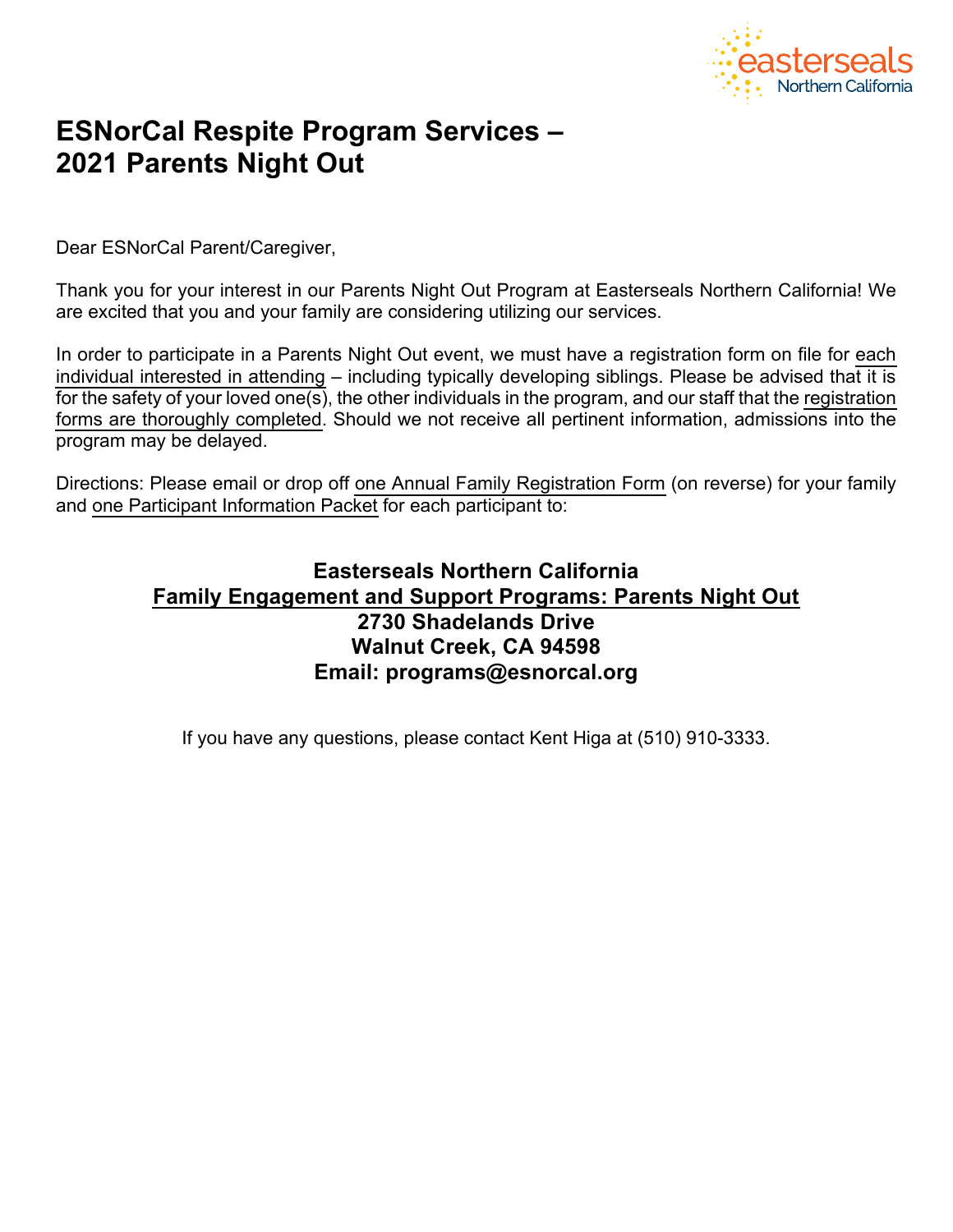

# **2021 ESNorCal Parents Night Out**

**Program Participant Information**

**Please fill out a separate packet for each participant.**

|                                                                |                        |                                                        |                                                                      | $\Box$ Male $\Box$ Female |
|----------------------------------------------------------------|------------------------|--------------------------------------------------------|----------------------------------------------------------------------|---------------------------|
|                                                                |                        | Secondary Disability: ________________________________ |                                                                      |                           |
|                                                                |                        |                                                        |                                                                      |                           |
|                                                                |                        |                                                        |                                                                      |                           |
| Your child's Clinical Manger:<br>Nour child's Clinical Manger: |                        |                                                        | Your child's Program Supervisor: Network Contract to the Supervisor: |                           |
|                                                                |                        |                                                        |                                                                      |                           |
| <b>Ethnicity</b>                                               |                        |                                                        |                                                                      |                           |
| $\Box$ African American                                        | $\Box$ Native American | $\Box$ Asian American                                  | Caucasian                                                            |                           |

### **Levels of Care**

Individuals interested in participating in the Respite Program will be screened to determine the level of care required, and to assess how the staff can best meet the needs of the participant. The level of care assigned will be on a trial basis. Should the staff determine the needs of the participant have changed, a new level of care will be assigned.

## **Toileting**

 $\Box$  Participant is fully independent

If not, please check which of the following are applicable:

☐ Reminders ☐ Diapers

☐ Assistance with clothing ☐ Assistance with washing hands ☐ Assistance after a bowel movement ☐ Assistance transferring on/off toilet

**Please describe:**  $\blacksquare$ 

### **Ambulation/Risk of Falling (Seizures)**

 $\Box$  Participant is fully independent/ambulatory and has no serious risk of falling

☐ Hispanic ☐ Multiple Ethnicities ☐ Other: \_\_\_\_\_\_\_\_\_\_\_\_\_\_\_\_\_\_\_\_

If not, please check which of the following are applicable:

- 
- ☐ Use of prosthetics/orthotics ☐ Risk of falling due to seizures
- $\Box$  Requires assistance ambulating/transferring  $\Box$  Other: \_\_\_\_\_\_\_\_\_\_\_\_\_\_\_\_\_\_\_\_
- ☐ Use of wheelchair ☐ Risk of falling due to instability
	-
	-

**Please describe:** *\_\_\_\_\_\_\_\_\_\_\_\_\_\_\_\_\_\_\_\_\_\_\_\_\_\_\_\_\_\_\_\_\_\_\_\_\_\_\_\_\_\_\_\_\_\_\_\_\_\_\_\_\_\_\_\_\_\_\_\_\_\_\_\_\_\_\_\_*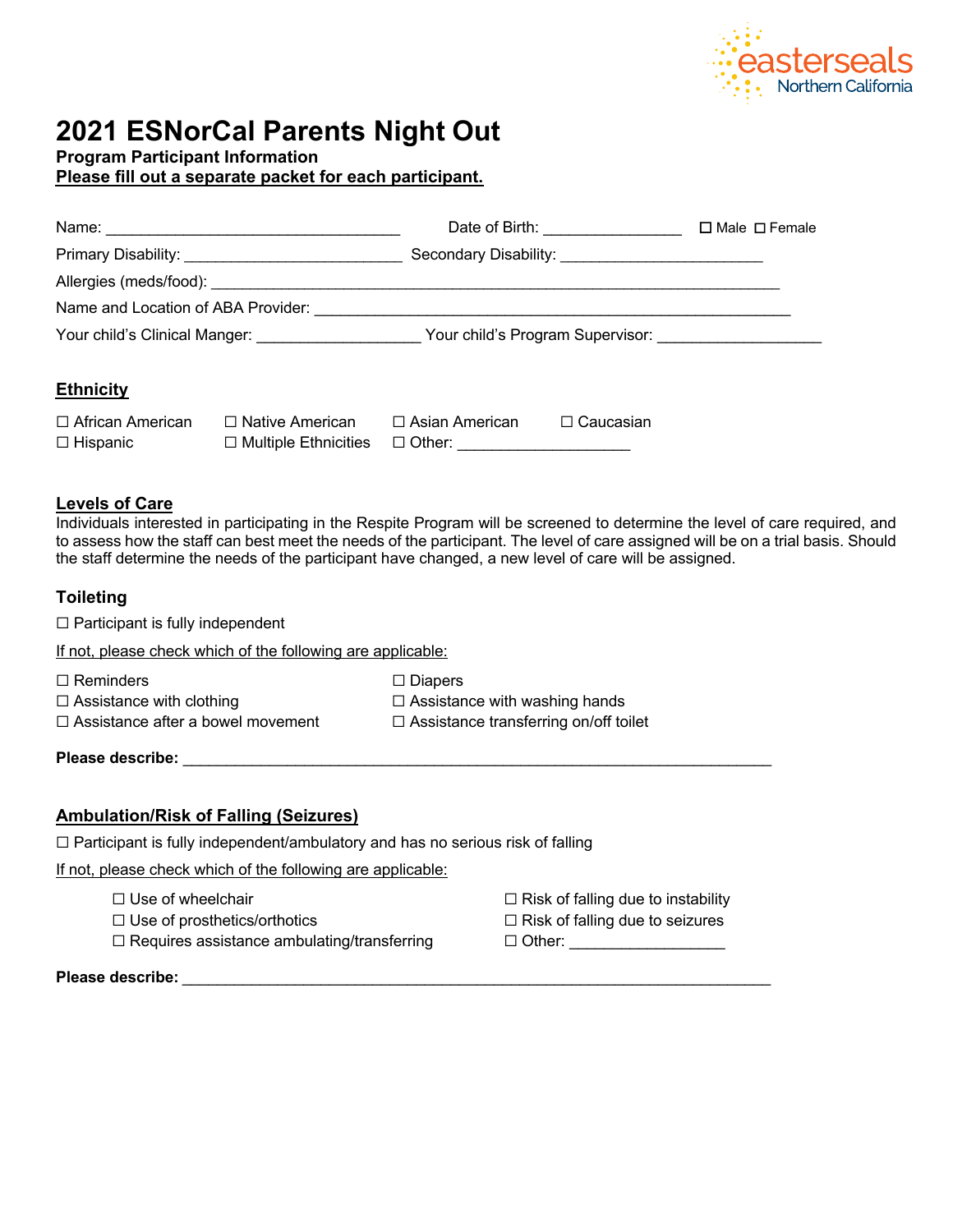

### **Level of Supervision Needed**

 $\Box$  Independent – participant can be left unattended, might occasionally show poor judgment but does not require constant supervision

 $\Box$  Large Group – participant stays engaged when supervised by an adult in a group of 5-7 participants

- $\Box$  Small Group participant stays engaged when supervised by an adult in a group of 2-4 participants
- □ One-on-One participant requires an adult by their side at all times in order to remain engaged

#### **How does your child respond to new environments?** \_\_\_\_\_\_\_\_\_\_\_\_\_\_\_\_\_\_\_\_\_\_\_\_\_\_\_\_\_\_\_\_\_\_\_\_\_

### **Nutrition/Feeding**

The program will provide pizza, crackers, juice, and water. Please indicate the following:

☐ Participant is fully independent and can eat program-provided food.

If not, please check which of the following are applicable:

- $\Box$  Special preparation of food (i.e. pureed, soft, cut into small pieces, etc.)
- ☐ Diet restrictions/Food allergies ☐ Choking risk
- ☐ Bottle feeding ☐ Assistance with feeding/using utensils
- ☐ Assistance opening packages ☐ Diabetic
- ☐ Snack will be provided by parent/caregiver

**Please describe:**  $\blacksquare$ 

### **Communication**

 $\Box$  Participant can effectively communicate needs and/or if help is needed

If not, please check which of the following are applicable:

- 
- 
- ☐ Communication device ☐ One- or two-word phrases
- 
- ☐ Requests items by pointing ☐ PECS (picture exchange **c**ommunication system)
- ☐ Sign/Gestures/ASL ☐ Writing/Visual schedules/Word cards
	-
- ☐ Vocalizations/sounds ☐ Unable to communicate needs

Please describe*:* **and the set of the set of the set of the set of the set of the set of the set of the set of the set of the set of the set of the set of the set of the set of the set of the set of the set of the set of** 

#### **Sensory**

| Please indicate by checking which of the following may impact the participant's behavior/participation: |                 |              |                           |
|---------------------------------------------------------------------------------------------------------|-----------------|--------------|---------------------------|
| $\Box$ Bright lights/Sunlight                                                                           | $\Box$ Hot/Cold | $\Box$ Touch | $\Box$ Sounds/Loud noises |
| Other:                                                                                                  |                 |              |                           |
| The participant enjoys the following sensory activities that parents will send to Parents Night Out:    |                 |              |                           |

|               | $\Box$ Ear protection $\Box$ Chewy toys $\Box$ Weighted blankets/vests $\Box$ Body brushing $\Box$ Fuzzy toys |  |
|---------------|---------------------------------------------------------------------------------------------------------------|--|
| $\Box$ Other: |                                                                                                               |  |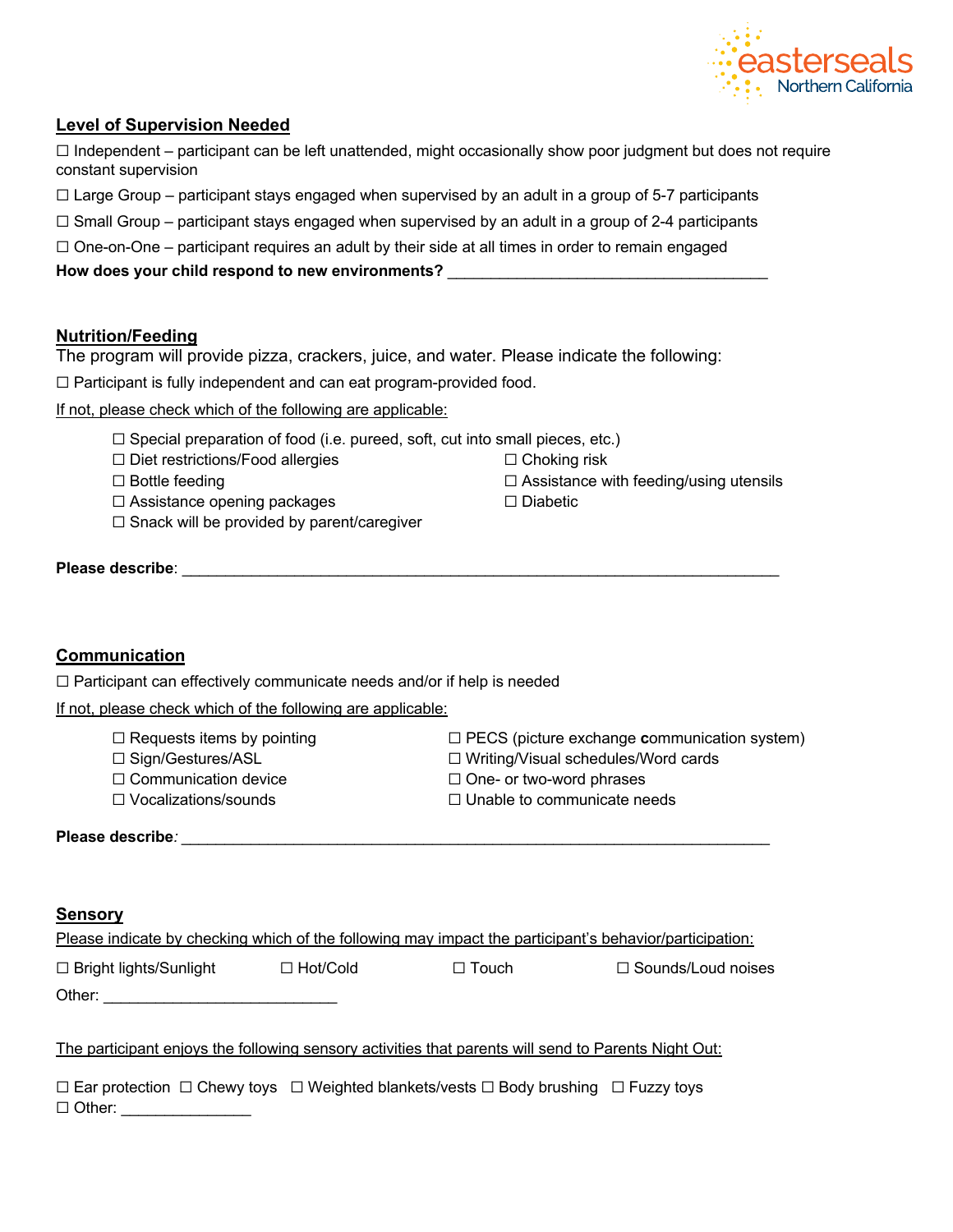

## **Behaviors**

**Directions:** Please indicate the approximate frequency (if at all) of the following behaviors:

| <b>BEHAVIOR</b>                                  | <b>COUNT</b> |     | <b>TIME</b> | <b>DIRECTION GIVEN</b> |
|--------------------------------------------------|--------------|-----|-------------|------------------------|
| Example: Does not comply with<br>requests        | 3 times      | per | hour        |                        |
| Scratches, pinches, bites, or<br>hits self       |              | per |             |                        |
| Scratches, pinches, bites, or<br>spits on others |              | Per |             |                        |
| Bangs head                                       |              | Per |             |                        |
| Grabs others                                     |              | Per |             |                        |
| Pulls hair                                       |              | Per |             |                        |
| Runs away/risk of elopement                      |              | Per |             |                        |
| Gets into/takes others<br>personal belongings    |              | Per |             |                        |
| Removes clothing/exposes self<br>in public       |              | Per |             |                        |
| Other                                            |              | Per |             |                        |

Is there anything else you would like the childcare staff to know to make your child's experience at Parents Night Out positive and successful?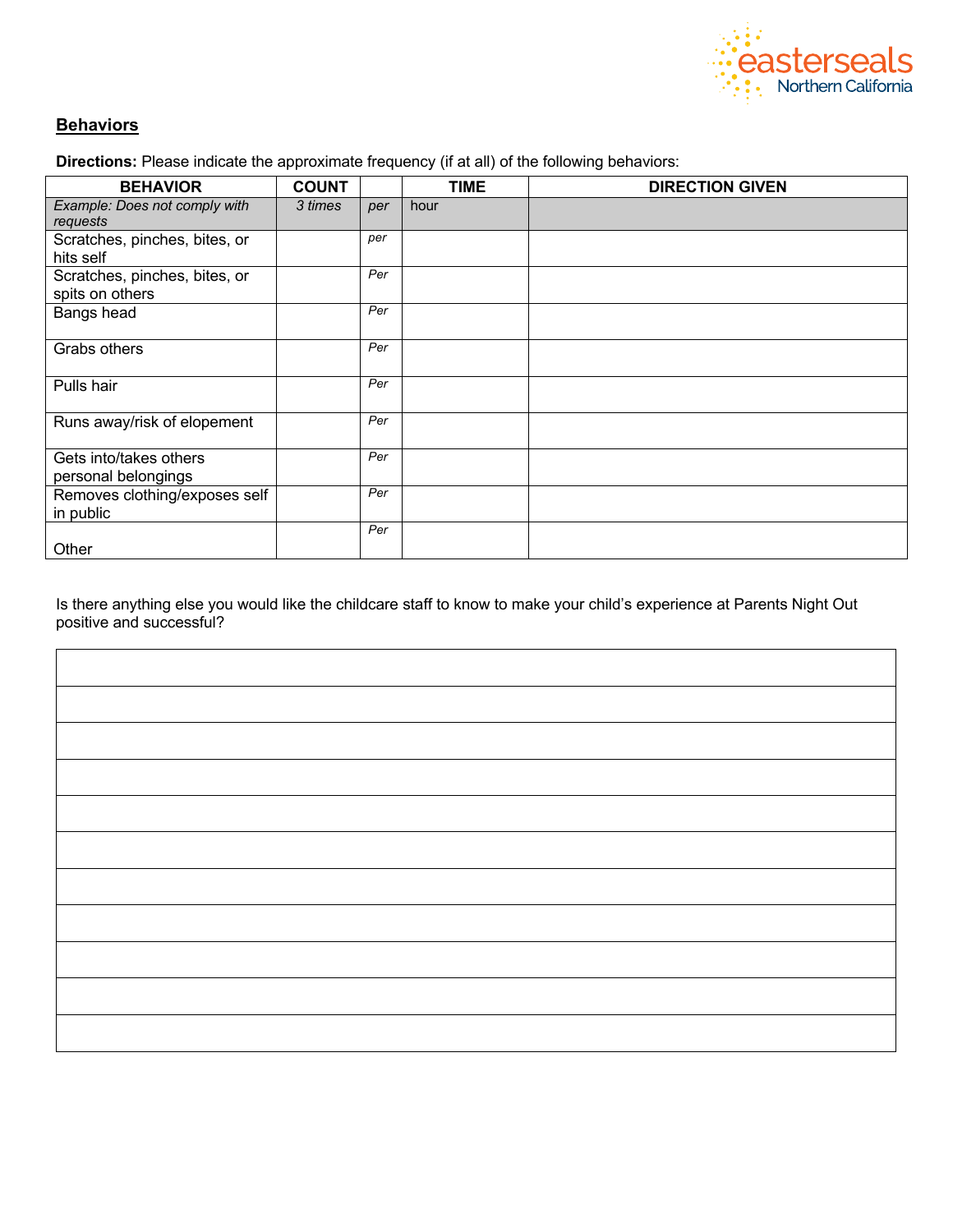

# **2021 ESNorCal Parents Night Out Family Registration Form**

| Parent/Guardian/Caregiver Information:                                                                                                                                                                                                                                                                                                                                                                                                                                                                                                                                                                                                                                                                                                                                                                                                                      |  |                                                                                      |                                                                                                                       |  |
|-------------------------------------------------------------------------------------------------------------------------------------------------------------------------------------------------------------------------------------------------------------------------------------------------------------------------------------------------------------------------------------------------------------------------------------------------------------------------------------------------------------------------------------------------------------------------------------------------------------------------------------------------------------------------------------------------------------------------------------------------------------------------------------------------------------------------------------------------------------|--|--------------------------------------------------------------------------------------|-----------------------------------------------------------------------------------------------------------------------|--|
|                                                                                                                                                                                                                                                                                                                                                                                                                                                                                                                                                                                                                                                                                                                                                                                                                                                             |  |                                                                                      |                                                                                                                       |  |
|                                                                                                                                                                                                                                                                                                                                                                                                                                                                                                                                                                                                                                                                                                                                                                                                                                                             |  |                                                                                      |                                                                                                                       |  |
|                                                                                                                                                                                                                                                                                                                                                                                                                                                                                                                                                                                                                                                                                                                                                                                                                                                             |  |                                                                                      | Other than those listed above, the following people are authorized to pick up/drop off the participant: (ID required) |  |
|                                                                                                                                                                                                                                                                                                                                                                                                                                                                                                                                                                                                                                                                                                                                                                                                                                                             |  |                                                                                      |                                                                                                                       |  |
|                                                                                                                                                                                                                                                                                                                                                                                                                                                                                                                                                                                                                                                                                                                                                                                                                                                             |  |                                                                                      |                                                                                                                       |  |
|                                                                                                                                                                                                                                                                                                                                                                                                                                                                                                                                                                                                                                                                                                                                                                                                                                                             |  | <b>Individuals Attending Respite Programs:</b>                                       |                                                                                                                       |  |
|                                                                                                                                                                                                                                                                                                                                                                                                                                                                                                                                                                                                                                                                                                                                                                                                                                                             |  |                                                                                      |                                                                                                                       |  |
|                                                                                                                                                                                                                                                                                                                                                                                                                                                                                                                                                                                                                                                                                                                                                                                                                                                             |  |                                                                                      |                                                                                                                       |  |
|                                                                                                                                                                                                                                                                                                                                                                                                                                                                                                                                                                                                                                                                                                                                                                                                                                                             |  | <b>Emergency Contact Information</b><br>(other than parents/caregivers listed above) |                                                                                                                       |  |
|                                                                                                                                                                                                                                                                                                                                                                                                                                                                                                                                                                                                                                                                                                                                                                                                                                                             |  |                                                                                      |                                                                                                                       |  |
| Relation to participant:                                                                                                                                                                                                                                                                                                                                                                                                                                                                                                                                                                                                                                                                                                                                                                                                                                    |  |                                                                                      |                                                                                                                       |  |
|                                                                                                                                                                                                                                                                                                                                                                                                                                                                                                                                                                                                                                                                                                                                                                                                                                                             |  |                                                                                      |                                                                                                                       |  |
| By signing below, I acknowledge the following: I have provided Easterseals Northern California (ESNorCal) with the<br>most recent and up-to-date information including health, medical, and authorized pick up user information for the above<br>listed participant(s). In addition, I have attached all of the required support plans in order to ensure participants have a safe<br>and healthy experience while participating in the Respite events. I understand if the individual's behavior poses a threat to<br>his or her safety, or the safety of others, the individual may need to be withdrawn from the program. In the event of an<br>emergency, I give my permission for Easterseals Northern California to seek emergency medical care and treatment from<br>the physician and/or hospital that I have identified above for the participant. |  |                                                                                      |                                                                                                                       |  |
| Parent/Guardian ("Guardian") and Individual understand that the activities (the "Activities") include physical play and<br>activities that may be hazardous to the Individual or lead to accidents. Guardian, on their own behalf on and behalf of each<br>Individual hereby expressly and specifically assume the risk of injury or harm in the Activities and hereby release and forever<br>discharge and hold harmless ESNorCal and its successors and assign from any and all liability, claims, and demands of<br>whatever kind or nature, either in law or in equity, which arise or may hereafter arise from the event or any Activities.                                                                                                                                                                                                            |  |                                                                                      |                                                                                                                       |  |
| Guardian understands that this release discharges ESNorCal from any liability or claim that any Guardian or Individual may<br>have against ESNorCal with respect to any bodily injury, illness, death, or property damage that may result from activities<br>with ESNorCal, whether caused by the negligence of ESNorCal or its directors, staff, agents or otherwise. Guardian and<br>Individual also understand that ESNorCal does not assume any responsibility for or obligation to provide financial assistance<br>or other assistance, including but not limited to medical, health, or disability insurance in the event of injury or illness.                                                                                                                                                                                                       |  |                                                                                      |                                                                                                                       |  |
|                                                                                                                                                                                                                                                                                                                                                                                                                                                                                                                                                                                                                                                                                                                                                                                                                                                             |  |                                                                                      |                                                                                                                       |  |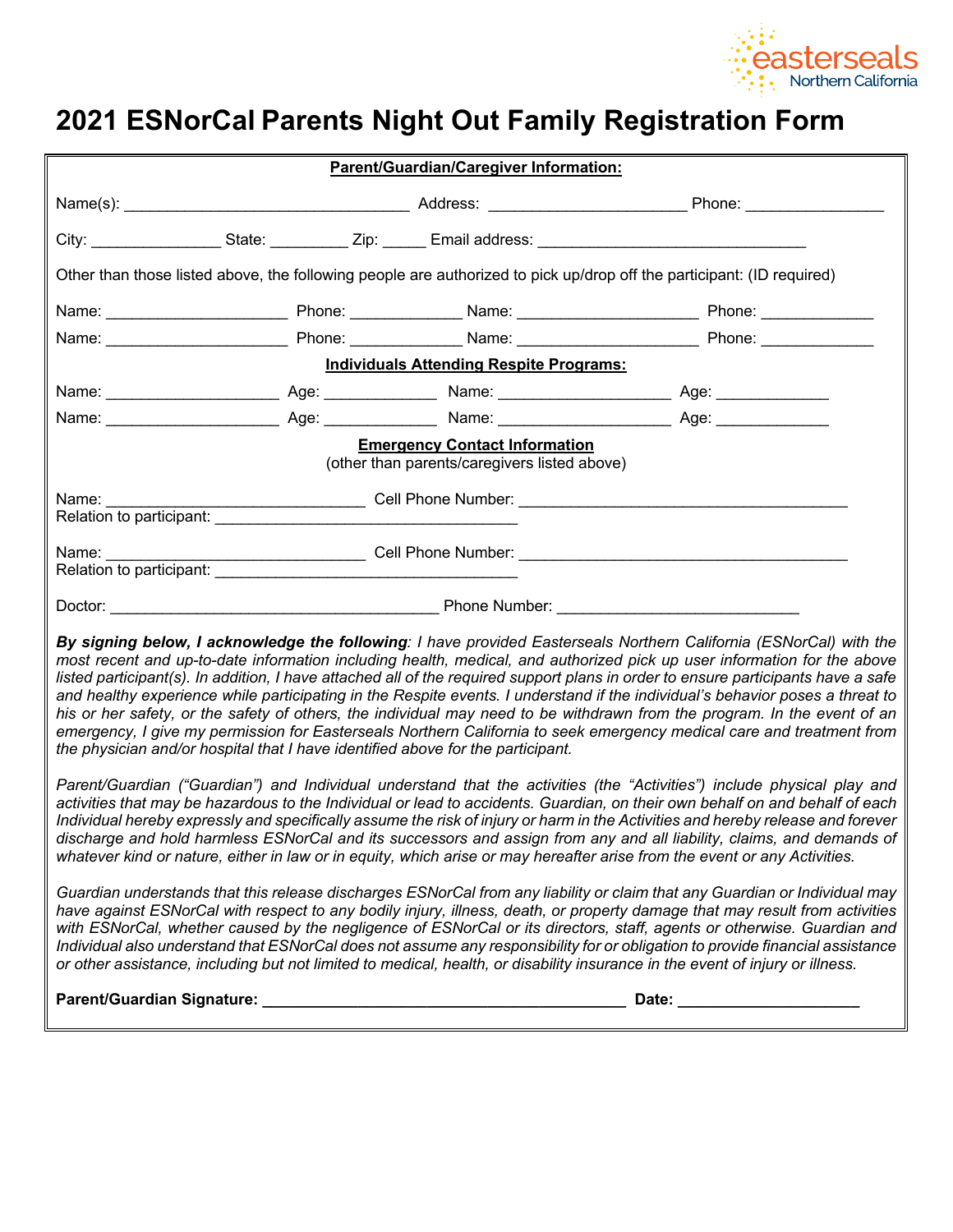

#### **Parent or Legal Guardian Photo/Video/Social Media Release** *Please Fill Out One Per Participant*  **2021 ESNorCal Parents Night Out Respite Program**

| Name:  | Address: |  |
|--------|----------|--|
| Phone: |          |  |
| ____   | ___      |  |

I am the parent or legal guardian of  $\Box$  . A child under the age of 18 years old. Acting both for my child and for myself, I agree to the following:

I agree that Easterseals Northern California or its agents ("Easterseals") may photograph and/or record or videotape me and/or my child and/or collect other information from me or my child or about me or my child (collectively, "Materials") and that all rights in these Materials will forever be Easterseals' sole and exclusive property. I agree that I will have no ownership rights or other rights in those Materials. I further understand that certain of these Materials may include my child's protected health information as defined in the Health Insurance Portability and Accountability Act ("HIPAA").

**I understand and agree that Easterseals and its licensees will have the right to use the Materials (as a whole or in part) for any and all uses, in any or all media now known or later invented or discovered, including in connection with Easterseals and its licensees' promotion and marketing activities. I understand that the materials may be used in Social Media (Facebook, Twitter), LinkedIn, and YouTube, External Press/Media, Posters/Publicity or advertising. I understand and agree that I am not entitled to any payment for any such uses and that I do not have any rights to approve any of those uses. Also, I understand that Easterseals may not actually use the Materials.**

I waive forever any rights of any kind that I may have in the Materials. Without limiting the previous statement, I agree that I will not make any claim or action of any kind against Easterseals, whether on behalf of myself or my child, including but not limited to, a claim based upon invasion of privacy, rights of publicity or "moral rights." I also understand that I will not be entitled to any injunctive relief. I release Easterseals from and against any and all claims, demands, causes of action(s), costs and expenses, of any kind, known or unknown, which I have or may have or which my child has or may have from any use of the Materials.

This consent is voluntary and Easterseals will not base or condition any treatment or funding to my child on my consent to this release. This is the entire agreement between me and Easterseals and I acknowledge that I am not relying on any promises or statements about how the Materials will be used. I am free to give the rights given in this agreement and certify that.

I AGREE:

 $\mathcal{L}_\text{max}$  , and the contribution of the contribution of the contribution of the contribution of the contribution of the contribution of the contribution of the contribution of the contribution of the contribution of t Signature of Parent or Guardian Date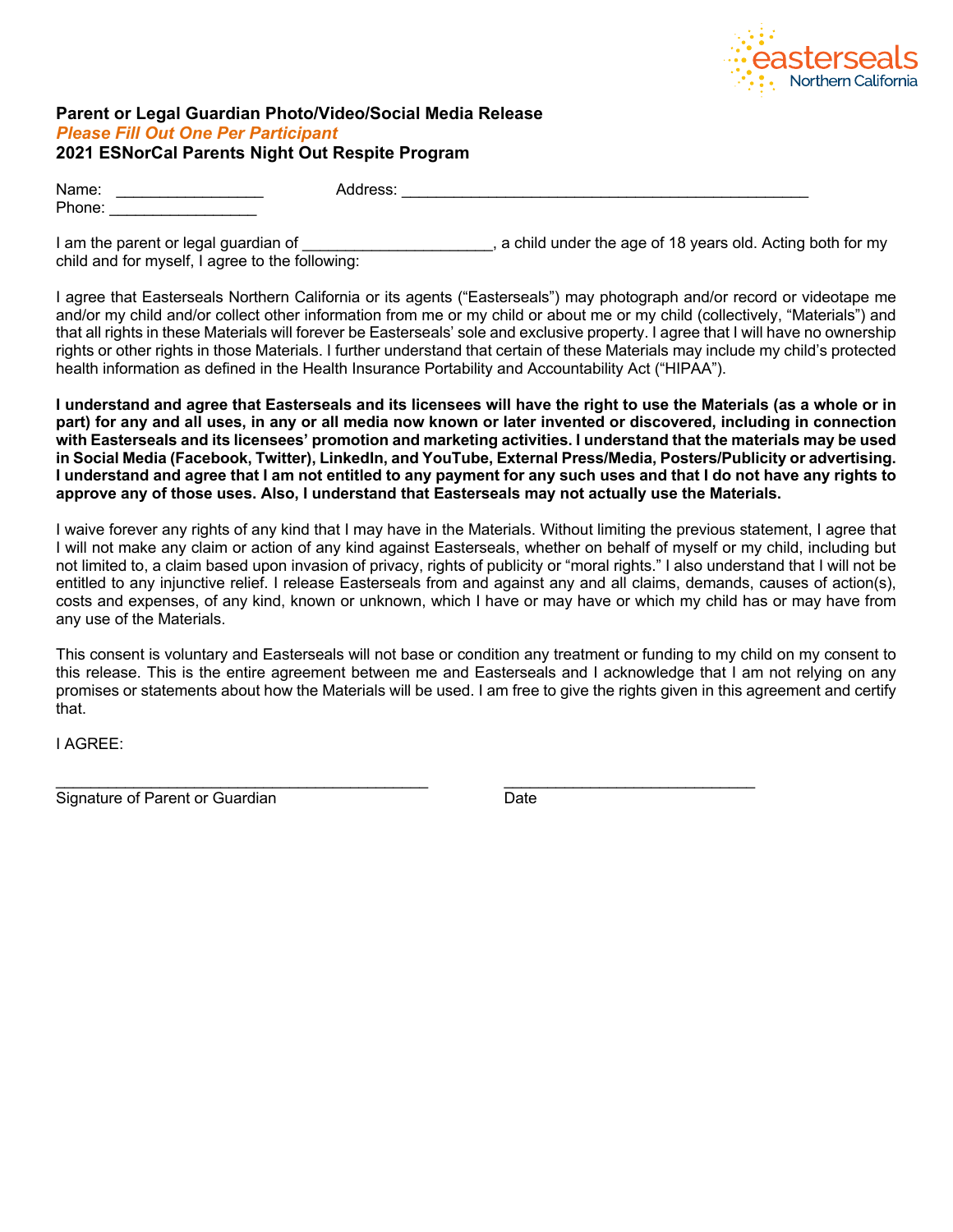

# **Acknowledgment of Receipt – One Per Family 2021 Parent/Guardian and Participant Handbook ESNorCal Respite Services – Parents Night Out**

|  | I<br>×. |  |
|--|---------|--|

 $I, \underline{\hspace{2cm}}$  is a set of the parent/guardian of  $\underline{\hspace{2cm}}$ 

 $\mathcal{L}_\text{max} = \frac{1}{2} \sum_{i=1}^{n} \frac{1}{2} \sum_{i=1}^{n} \frac{1}{2} \sum_{i=1}^{n} \frac{1}{2} \sum_{i=1}^{n} \frac{1}{2} \sum_{i=1}^{n} \frac{1}{2} \sum_{i=1}^{n} \frac{1}{2} \sum_{i=1}^{n} \frac{1}{2} \sum_{i=1}^{n} \frac{1}{2} \sum_{i=1}^{n} \frac{1}{2} \sum_{i=1}^{n} \frac{1}{2} \sum_{i=1}^{n} \frac{1}{2} \sum_{i=1}^{n} \frac{1$ 

(Parent/Guardian name) (Participants' names)

Sign below acknowledging the receipt of the Parent/Guardian and Participant handbook and agree to comply with the policies and procedures set in place. I understand that it is my responsibility to read through and familiarize myself with the handbook and to ask questions about anything I do not understand.

Signature Date **Date**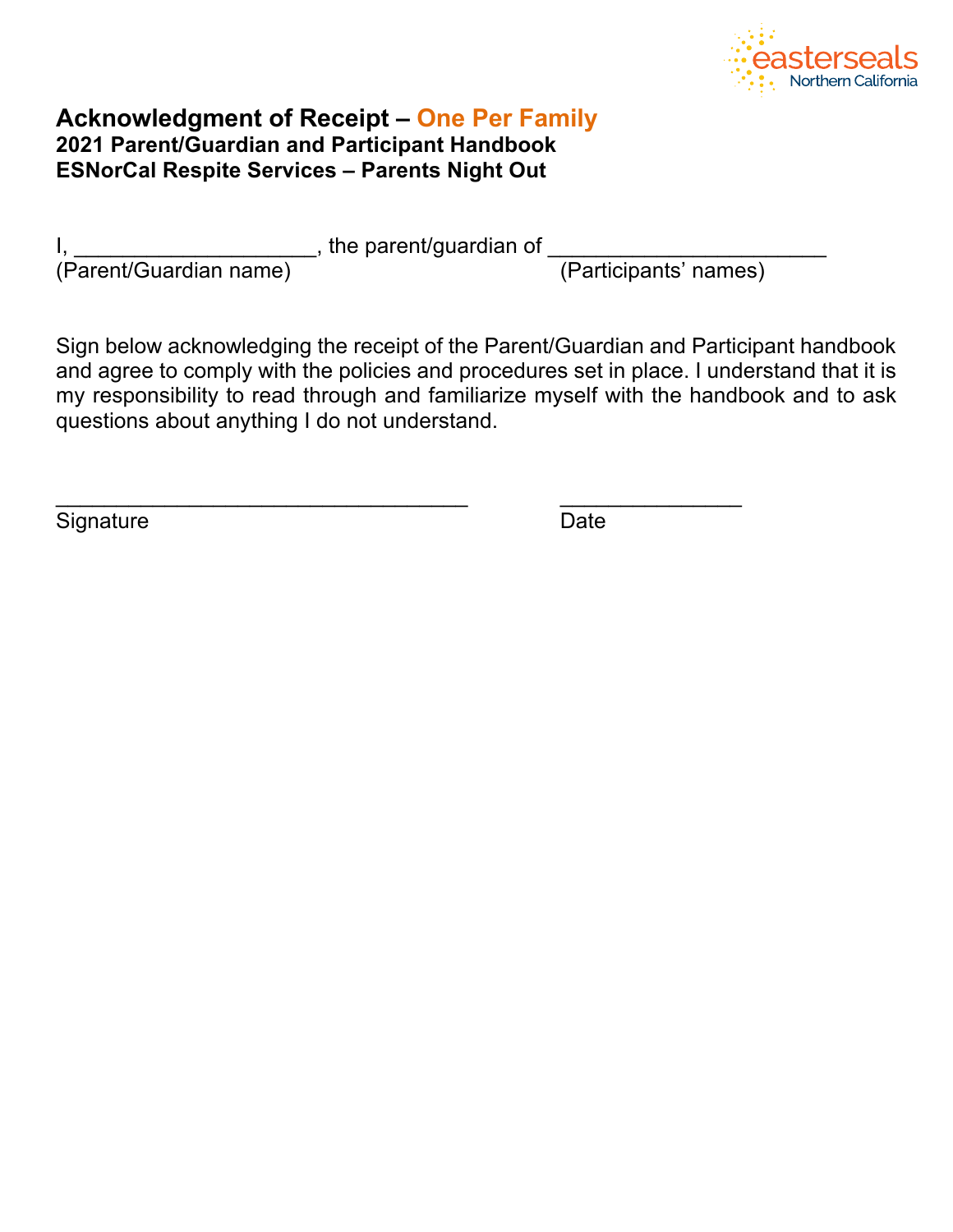

# **ESNorCal Respite Program Services**

2021 Parent/Guardian & Participant Handbook

# **General Program Information**

Easterseals Northern California Respite Program provides rest and relaxation for family members and primary caregivers of individuals with special needs or disabilities. Respite enhances personal and family health by providing necessary physical care and recreational activities while offering parents and caregivers a well-deserved break.

## **Our Respite Program provides:**

- A nurturing environment for all children
- Gross motor activities and recreational experiences
- Care for siblings
- Themed activities & crafts
- **Movie**
- Snacks

# **Registration Forms**

Current registration forms that are thoroughly completed are required for participants for all Respite events. In addition, we may require supplemental forms where deemed necessary. These include, but are not limited to, individualized education plans, behavior support plans, individualized treatment plans, seizure management plans, etc. Easterseals Northern California may also request from parents/caregivers a Release of Information to seek additional information from schoolteachers, therapists, etc.

Individuals participating in the Respite Program will be screened to determine the level of care required, and to assess how the staff can best meet the needs of the participant. The level of care assigned will be on a trial basis and is determined by Easterseals Northern California. Should the staff determine that the needs of the participant have changed, a new level of care will be assigned.

Once all of the necessary documentation has been secured and a level of care has been established, an Easterseals Northern California employee will contact you to provide the link for registration through Eventbrite.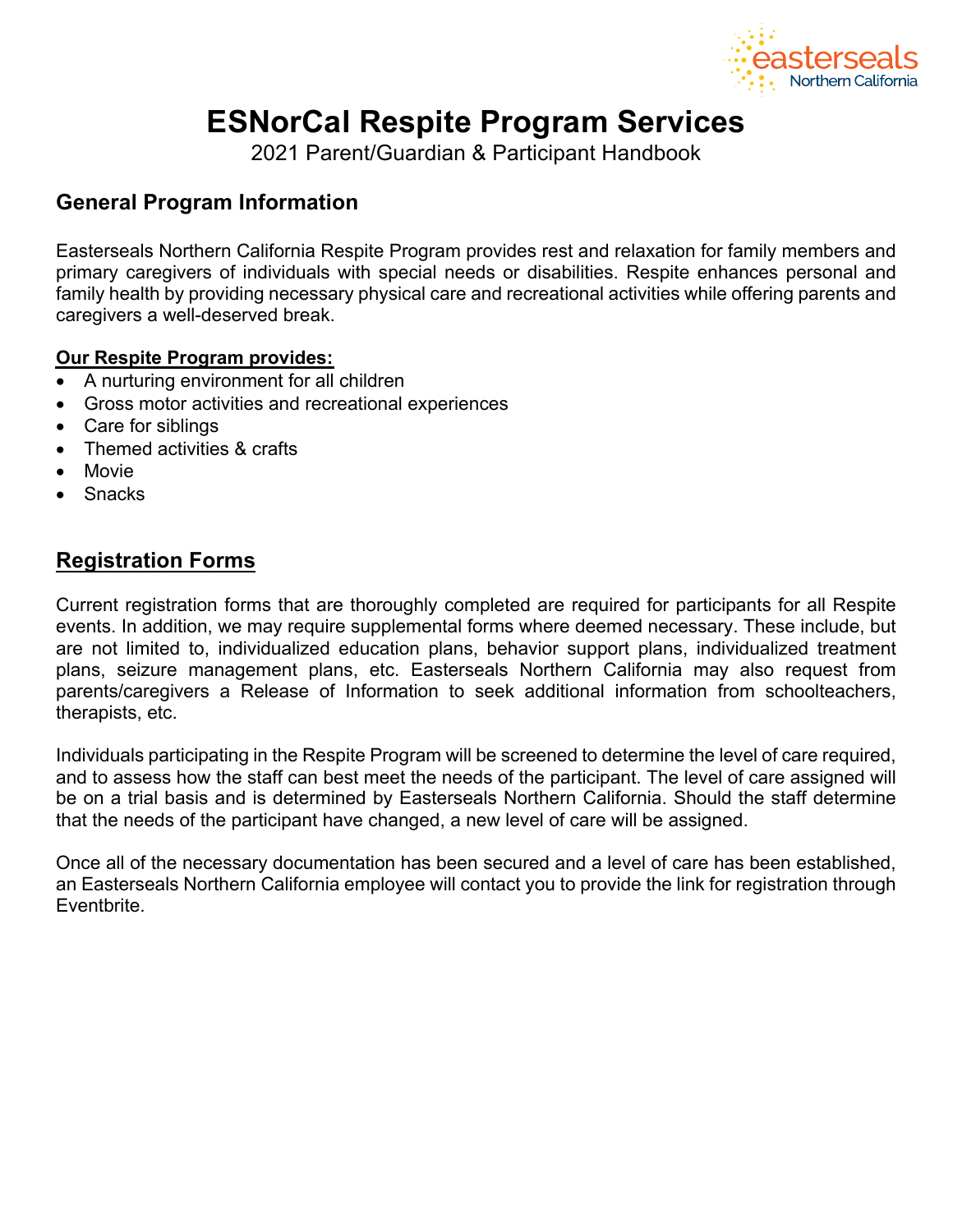

# **Scheduling**

Once you have completed the annual registration forms, you are eligible to register for Respite events. One month prior to each scheduled event, all registered families will be emailed a link to register for the upcoming Respite event. Registration will be on a first-come, first-served basis, with the exception of any families who were on a wait list from the previous event who will have the opportunity to register first.

# **Cancellation Policy**

Families must notify ESNorCal by emailing programs@esnorcal.org or calling (510) 910-3333 at least 48 hours prior to the Respite event. This will give other families on the waiting list an opportunity to register and attend. If you must cancel less than 48 hours prior to the Respite event, please also call or email so waitlisted families can be offered the spot(s).

**Please do not send a child who is sick to a Respite event**. Participant should be free of any fever, vomiting, diarrhea, heavy or uncontrollable cough, or pain for at least 24 hours (without the use of feverreducing medication) to participate in a Respite event.

# **Required Items to Bring**

- Each family participating in a Respite event MUST bring a bag labeled with participants' name or names. Please include the following items:
- Extra set of clothes (include underwear, socks, shirt, and pants for each member participating in event)
- Diapers, wipes, pull-ups (if used)
- Anything needed to provide special dietary restrictions
- Sweatshirt/jacket (adjust with the seasons)
- Sensory items (if needed)

# **What Not to Bring**

• Any electronics (i.e cell phone, iPod, camera, Nintendo DS, etc.)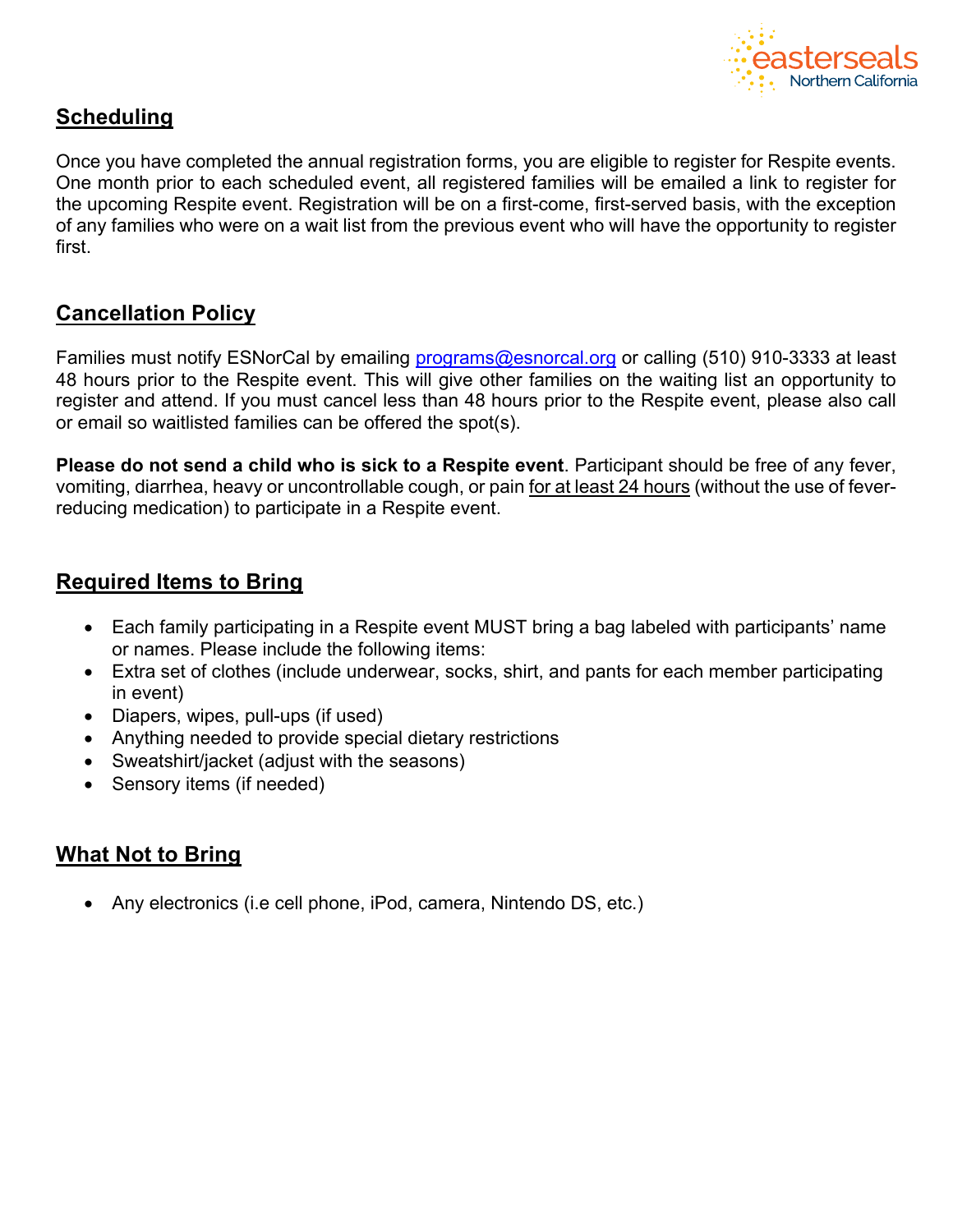

# **Drop-off and Pick-up Policies and Procedures**

## **Drop Off**

- Drop off for Respite events starts at 5:00pm.
- You MUST have a completed, medication administration form turned in for medications. Please request the form to be emailed to you ahead of time from programs@esnorcal.org.

## **Pick Up**

- **Late arrival** Respite ends promptly at 8:00pm. Please be on time to pick up your child. The Respite Program policy states that a late arrival will result in a fee of \$10 for the first minute and \$1 for every minute thereafter. The fee must be paid in full to ESNorCal before the participant can attend another Respite event.
- **Intoxicated or impaired parent/caregiver** it is policy at Easterseals Northern California that no consumer will be allowed to leave an ESNorCal facility program or sponsored activity with a parent, guardian, or caregiver who presents in a condition which may prevent them from assuring the consumer's welfare.
	- o ESNorCal staff will use their best judgement in determining if a parent, guardian, or caregiver presents in a condition which may prevent them from assuring the consumers' welfare.
	- o If deemed necessary, staff will contact another authorized user or emergency contact on the registration form. If they are not available, alternate transportation will be arranged to ensure families' safety.

# **Behavior Policy and Consultation**

In the event that a participant is posing a threat to his or her own safety or to the safety of others while at an event, the Respite staff will request a behavioral consultation from behavior support staff at ESNorCal. Behavior support staff will work with Respite staff to provide behavior recommendations to aid in reducing the target behavior(s). If the participant's behavior does not improve with the assistance of behavioral support, the participant may need to be withdrawn from the Respite program.

# **Medication Administration**

The process for handling and administering medications must be well-structured and carefully followed in order to ensure that the interests of the children and the providers are best served. When possible, a child's parents and physician should try to minimize the need for medication while participating in ESNorCal Respite events. Medicines ordered should normally be given before or after, rather than during, childcare hours. In some cases, however, administration of medications during program hours is unavoidable.